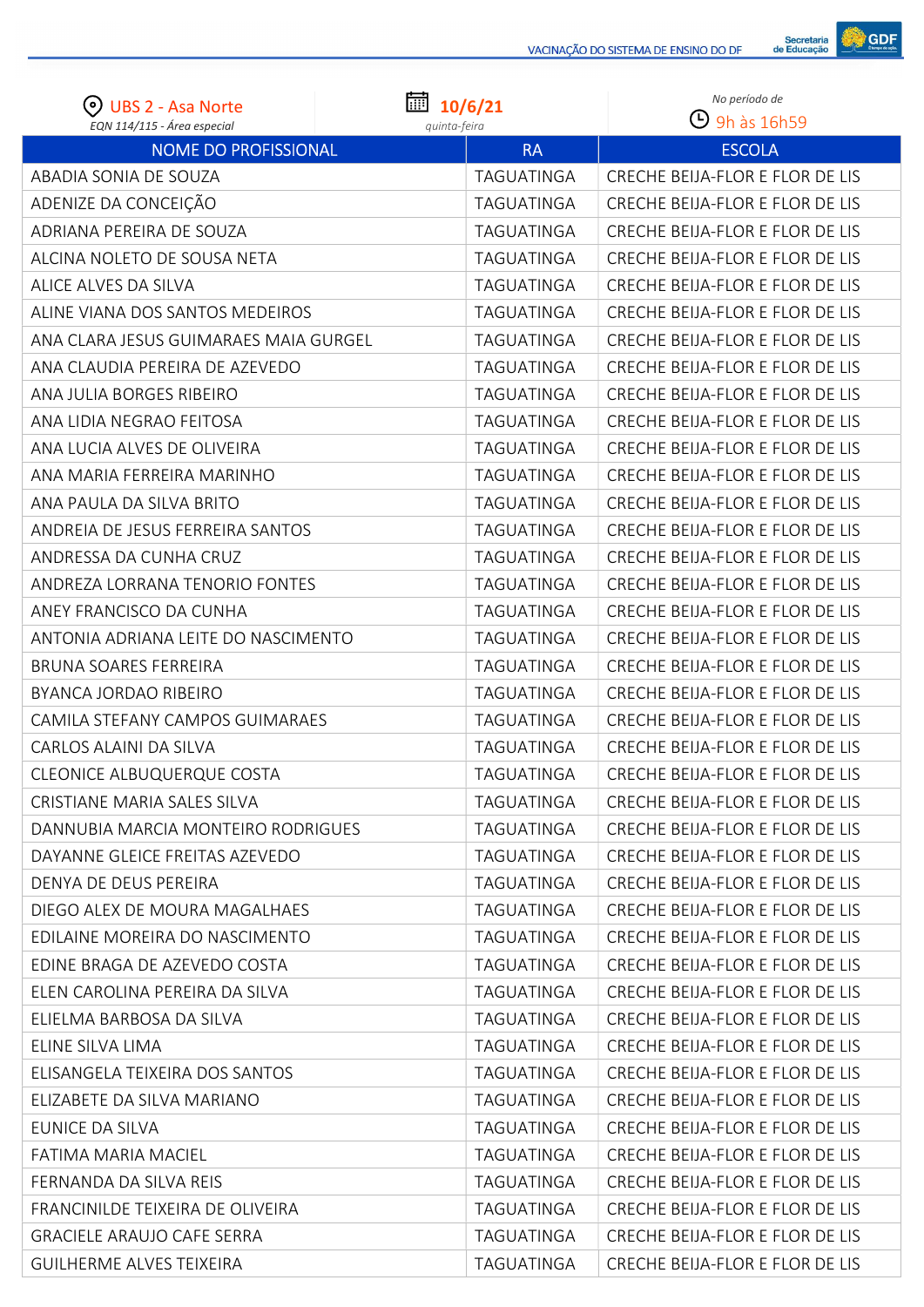

| (၀)<br><b>UBS 2 - Asa Norte</b>                            | 扁<br>10/6/21              | No período de<br>$\Theta$ 9h às 16h59 |
|------------------------------------------------------------|---------------------------|---------------------------------------|
| EQN 114/115 - Área especial<br><b>NOME DO PROFISSIONAL</b> | quinta-feira<br><b>RA</b> | <b>ESCOLA</b>                         |
| ARGEMIRA DE MELO OLIVEIRA                                  | TAGUATINGA                | CRECHE BEIJA-FLOR E FLOR DE LIS       |
| HILDENICE ALVES DOS SANTOS                                 | TAGUATINGA                | CRECHE BEIJA-FLOR E FLOR DE LIS       |
| IRISMAR GONCALVES DA SILVA NUNES                           | TAGUATINGA                | CRECHE BEIJA-FLOR E FLOR DE LIS       |
| JACIANE GAMA DOS SANTOS                                    | TAGUATINGA                | CRECHE BEIJA-FLOR E FLOR DE LIS       |
| <b>JANAINA COSTA DA SILVA</b>                              | <b>TAGUATINGA</b>         | CRECHE BEIJA-FLOR E FLOR DE LIS       |
| JAQUELINE LEITE DO NASCIMENTO                              | <b>TAGUATINGA</b>         | CRECHE BEIJA-FLOR E FLOR DE LIS       |
| JOANA DE SOUSA DOS SANTOS                                  | TAGUATINGA                | CRECHE BEIJA-FLOR E FLOR DE LIS       |
| <b>JOAO RICARDO ASSIS VELOSO</b>                           | TAGUATINGA                | CRECHE BEIJA-FLOR E FLOR DE LIS       |
| JORGE LUIZ MACENA DA SILVA                                 | TAGUATINGA                | CRECHE BEIJA-FLOR E FLOR DE LIS       |
| JOSE RODRIGUES DOS SANTOS                                  | TAGUATINGA                | CRECHE BEIJA-FLOR E FLOR DE LIS       |
| <b>JULIANA DOS SANTOS GONCALVES</b>                        | <b>TAGUATINGA</b>         | CRECHE BEIJA-FLOR E FLOR DE LIS       |
| <b>JUZILENE APARECIDA OLIVEIRA MATOS</b>                   | TAGUATINGA                | CRECHE BEIJA-FLOR E FLOR DE LIS       |
| KALITHA DE MATOS REIS                                      | <b>TAGUATINGA</b>         | CRECHE BEIJA-FLOR E FLOR DE LIS       |
| KAMILA FLORES DE MENDONCA SOUSA                            | TAGUATINGA                | CRECHE BEIJA-FLOR E FLOR DE LIS       |
| KATIA COSTA DA ROCHA ANDRADE                               | TAGUATINGA                | CRECHE BEIJA-FLOR E FLOR DE LIS       |
| KATIA WILSIA ALEXANDRE CARVALHO                            | TAGUATINGA                | CRECHE BEIJA-FLOR E FLOR DE LIS       |
| LARISSA LORRANE SILVA GUERRA                               | TAGUATINGA                | CRECHE BEIJA-FLOR E FLOR DE LIS       |
| LAURA DA CONCEICAO FERREIRA SANTOS                         | TAGUATINGA                | CRECHE BEIJA-FLOR E FLOR DE LIS       |
| LAYS DE SOUSA LIMA                                         | TAGUATINGA                | CRECHE BEIJA-FLOR E FLOR DE LIS       |
| LEANDRO PEREIRA DA SILVA                                   | TAGUATINGA                | CRECHE BEIJA-FLOR E FLOR DE LIS       |
| LUANA RIBEIRO MOURA                                        | TAGUATINGA                | CRECHE BEIJA-FLOR E FLOR DE LIS       |
| LUANA STEPHANIE OLIVEIRA DA SILVA                          | TAGUATINGA                | CRECHE BEIJA-FLOR E FLOR DE LIS       |
| LUZIA LISBOA                                               | TAGUATINGA                | CRECHE BEIJA-FLOR E FLOR DE LIS       |
| MAGNOLIA NUNES DE LIMA                                     | TAGUATINGA                | CRECHE BEIJA-FLOR E FLOR DE LIS       |
| MARCELO DE SOUSA OLIVEIRA                                  | TAGUATINGA                | CRECHE BEIJA-FLOR E FLOR DE LIS       |
| MARCIANA LIMA DE SOUZA                                     | TAGUATINGA                | CRECHE BEIJA-FLOR E FLOR DE LIS       |
| MARIA APARECIDA DE SOUZA SILVA                             | TAGUATINGA                | CRECHE BEIJA-FLOR E FLOR DE LIS       |
| MARIA EDUARDA NOLETO DE AZEVEDO                            | TAGUATINGA                | CRECHE BEIJA-FLOR E FLOR DE LIS       |
| MARIANA ASSUNÇÃO DOS SANTOS                                | TAGUATINGA                | CRECHE BEIJA-FLOR E FLOR DE LIS       |
| MARINALVA DE LIMA OLIVEIRA                                 | TAGUATINGA                | CRECHE BEIJA-FLOR E FLOR DE LIS       |
| MARINALVA MOREIRA FERREIRA FRANCA                          | TAGUATINGA                | CRECHE BEIJA-FLOR E FLOR DE LIS       |
| MARLEUSA PEREIRA DOS SANTOS                                | TAGUATINGA                | CRECHE BEIJA-FLOR E FLOR DE LIS       |
| MAYARA PORTILHO FIGUEIREDO                                 | TAGUATINGA                | CRECHE BEIJA-FLOR E FLOR DE LIS       |
| MIRIAM FERREIRA DOS SANTOS                                 | TAGUATINGA                | CRECHE BEIJA-FLOR E FLOR DE LIS       |
| NAIANA VALERIO RODRIGUES                                   | TAGUATINGA                | CRECHE BEIJA-FLOR E FLOR DE LIS       |
| NATALIA DE OLIVEIRA ALVES                                  | TAGUATINGA                | CRECHE BEIJA-FLOR E FLOR DE LIS       |
| NATHALIA YUDI MARTINS SENA                                 | TAGUATINGA                | CRECHE BEIJA-FLOR E FLOR DE LIS       |
| NAYARA RODRIGUES ALVES                                     | TAGUATINGA                | CRECHE BEIJA-FLOR E FLOR DE LIS       |
| NIVIA ROBERTA PIRES DE JESUS                               | TAGUATINGA                | CRECHE BEIJA-FLOR E FLOR DE LIS       |
| PATRICIA CARVALHO SANTOS                                   | TAGUATINGA                | CRECHE BEIJA-FLOR E FLOR DE LIS       |
| PATRICIA DA SILVA CRUZ                                     | TAGUATINGA                | CRECHE BEIJA-FLOR E FLOR DE LIS       |